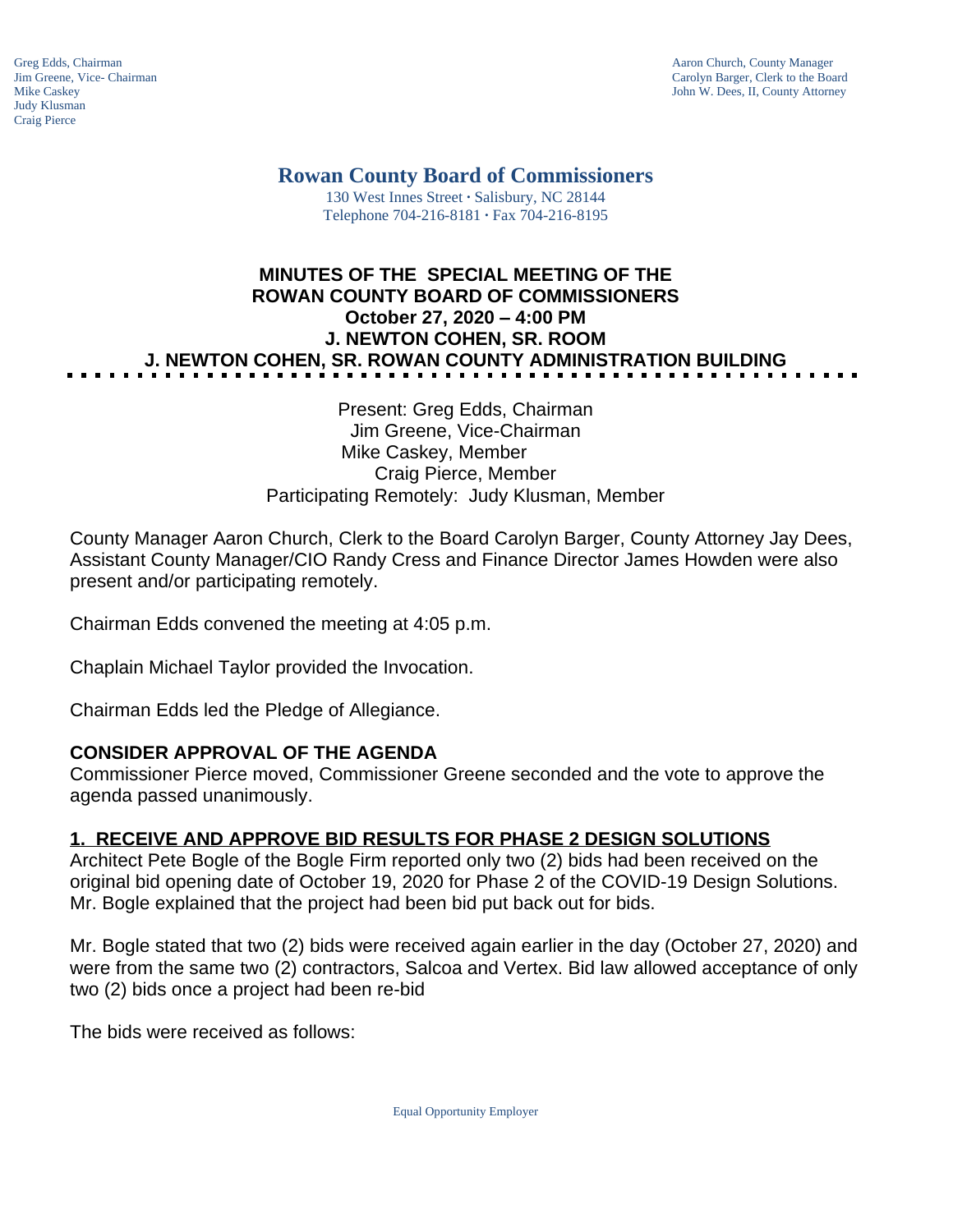- Salcoa: Base bid of \$680,400; with alternates #1 through #9, the overall bid total was \$893,400
- Vertex: Base bid of \$453,000; with alternates  $#1$  through  $#9$ , the overall bid total was \$570,027

Mr. Bogle said alternates #3 (Temperature scans) and #9 (Cubicles) were not accepted.

Mr. Bogle said the action needed from the Board was to accept the bid from Vertex, including the alternates with the exception of alternates #3 and #9.

Commissioner Pierce moved to accept the bid from Vertex including all alternates with the exception of alternates #3 and #9. The motion was seconded by a second from Commissioner Greene and passed unanimously.

Next, Mr. Bogle discussed the temperature check tunnel, which was made by Integro in Salisbury, North Carolina. Mr. Bogle said four (4) locations had been identified for location of the tunnels with two (2) of those being at the courthouse.

Mr. Bogle said he was presenting the information in order to put the tunnels out to bid. The bids were expected to come in on November 5, 2020. Mr. Bogle said the tunnels were independent of the other work and the vendors were aware of the timeline for completion of. The cost of the four (4) units was approximately \$35,000 each.

Mr. Bogle and Facilities Management Director Don Bringle discussed the maintenance of the units.

Chairman Edds said he was not sold on the tunnels and he asked Mr. Bogle if he needed Board approval to put the tunnels out for bid. Mr. Bogle responded yes and assured Chairman Edds the Board was not accepting a bid at this time.

Commissioner Pierce agreed with Chairman Edds and said he was thinking of the long-term costs associated with maintenance and also the personnel to man the temperature check tunnels. Commissioner Pierce then moved to go out to bid and to get additional information. The motion was seconded by Chairman Edds and passed unanimously.

### **2. CONSIDER ACCESS AGREEMENT WITH PERKINS CAFETERIA**

County Attorney Jay Dees discussed an access agreement with Perkins Cafeteria (Perkins) for access to the former K&W Cafeteria space.

Mr. Dees sought Board approval for staff to run a notice containing the general terms of the County's intent to enter into the lease. Mr. Dees said he would include a resolution and lease for the Board's approval on December 7, 2020. In the meantime, Mr. Dees said an access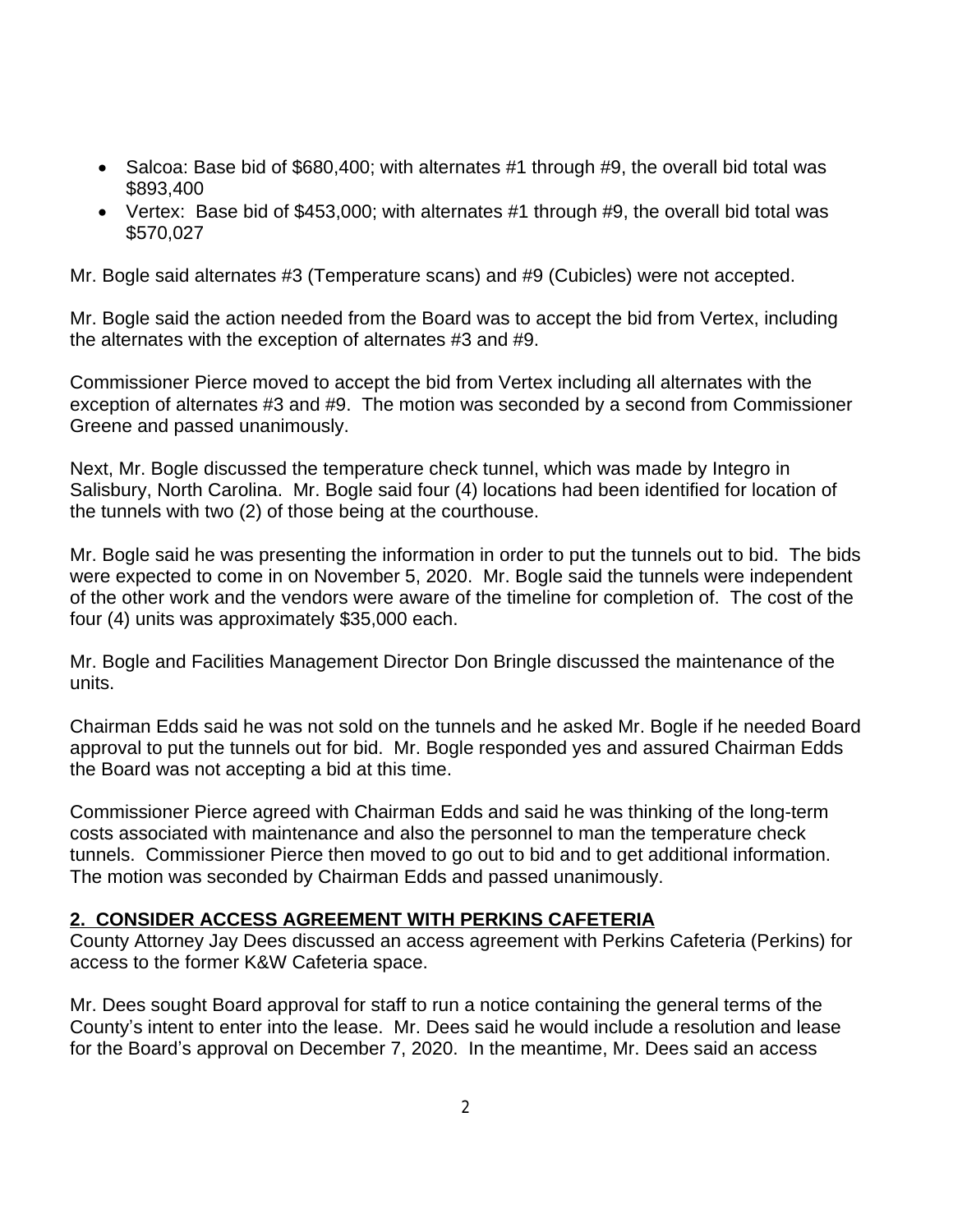agreement would allow Perkins to start cleaning, setting up equipment and training staff. Mr. Dees said Perkins did not intend to open up until the first of January 2021.

Commissioner Pierce suggested the County require a one-month deposit in advance. Mr. Dees did not feel requiring the deposit would be an issue.

Mr. Dees explained the purpose of the 30-day notice, which was to advertise the County was attempting to enter into a lease and presumably if there were comments, citizens would call or email their comments to staff.

Mr. Dees stated that two (2) motions were needed.

Chairman Edds moved to ask staff to publish the notice of intent to enter into the lease. The motion was seconded by Commissioner Pierce and carried unanimously.

Commissioner Pierce moved to approve the access agreement with a one-month security deposit upon accepting access to the building. The motion was seconded by Commissioner Caskey and passed unanimously.

**Note**: At this point in the meeting Chairman Edds inquired as to whether the Board could receive information regarding CRF funding for the COVID-19 projects underway in the County. County Attorney Jay Dees said the Board could use the opportunity to receive information but was restricted with regards to any action because the meeting was advertised as a special called meeting.

Finance Director James Howden provided a handout and discussed CRF expenses through September. Mr. Howden said with Phase 2 estimated at \$570,000, it was projected the County would be short in spending all of its CRF funding by approximately \$130,000. Mr. Howden said if the temperature check tunnels were added (\$140,000 for four units), it would wipe out the remaining funds.

Mr. Howden continued by discussing staffing and estimates.

Commissioner Klusman stated that COVID-19 had significantly increased the numbers for substance abuse and she asked if EMS had requested the purchase of more Narcan. Commissioner Klusman said the amount of Narcan currently on hand would only last a few more months. Commissioner Klusman asked if there would be any funds to pay for more Narcan. County Manager Aaron Church responded that he was uncertain whether Narcan was an eligible expenditure for CRF funding but he would find out.

Chairman Edds commented the Board may not know how much of the COVID-19 funds would actually be spent since many of the construction related items might not be completed until the December deadline. Chairman Edds requested that Mr. Howden provide reports to the Board at each meeting in order to keep the Commissioners updated as to how much of the funding was being used.